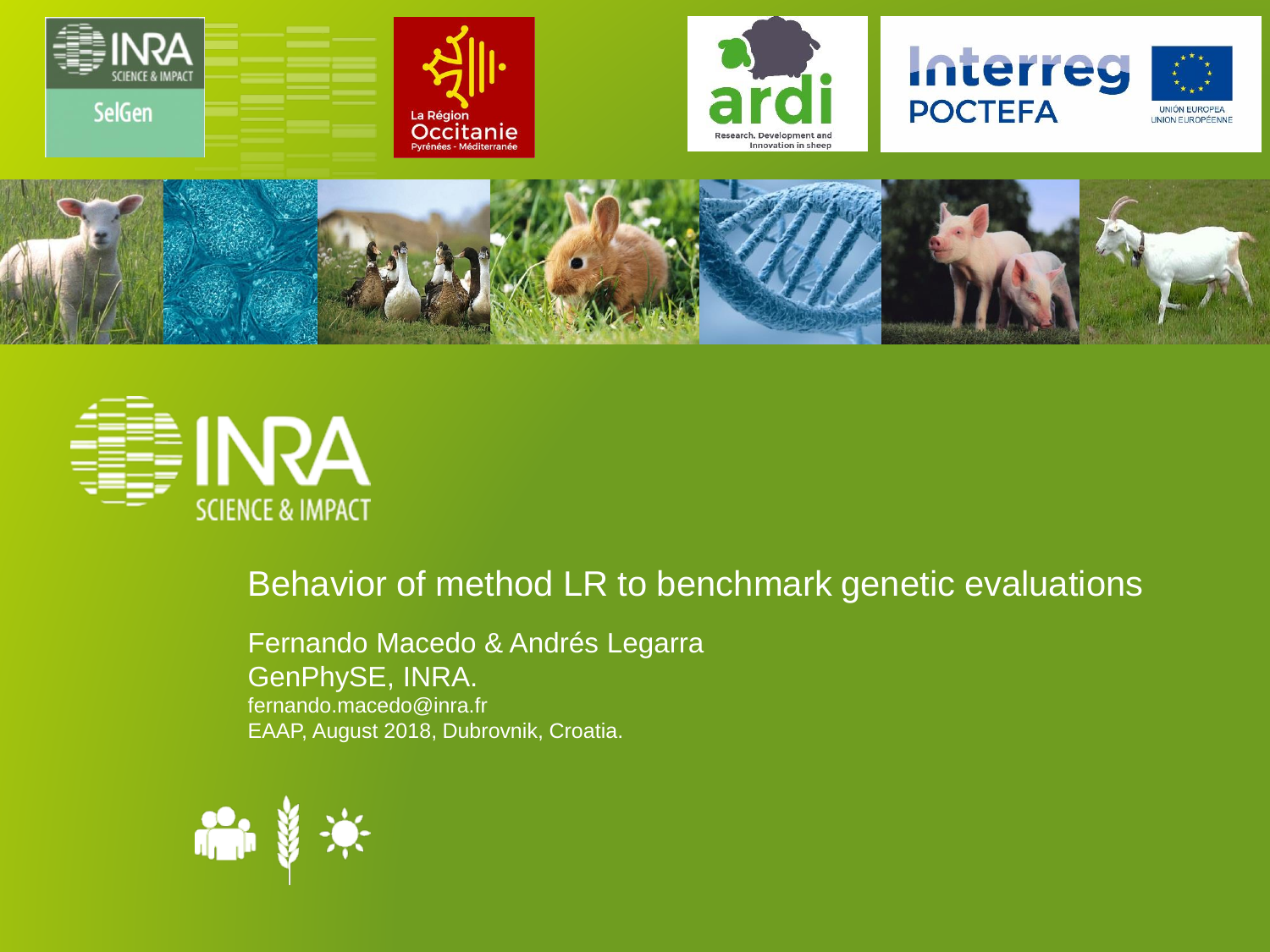

- Why another method to benchmark genetic evaluations?
- Method LR
- Simulations
- First results
- Conclusions

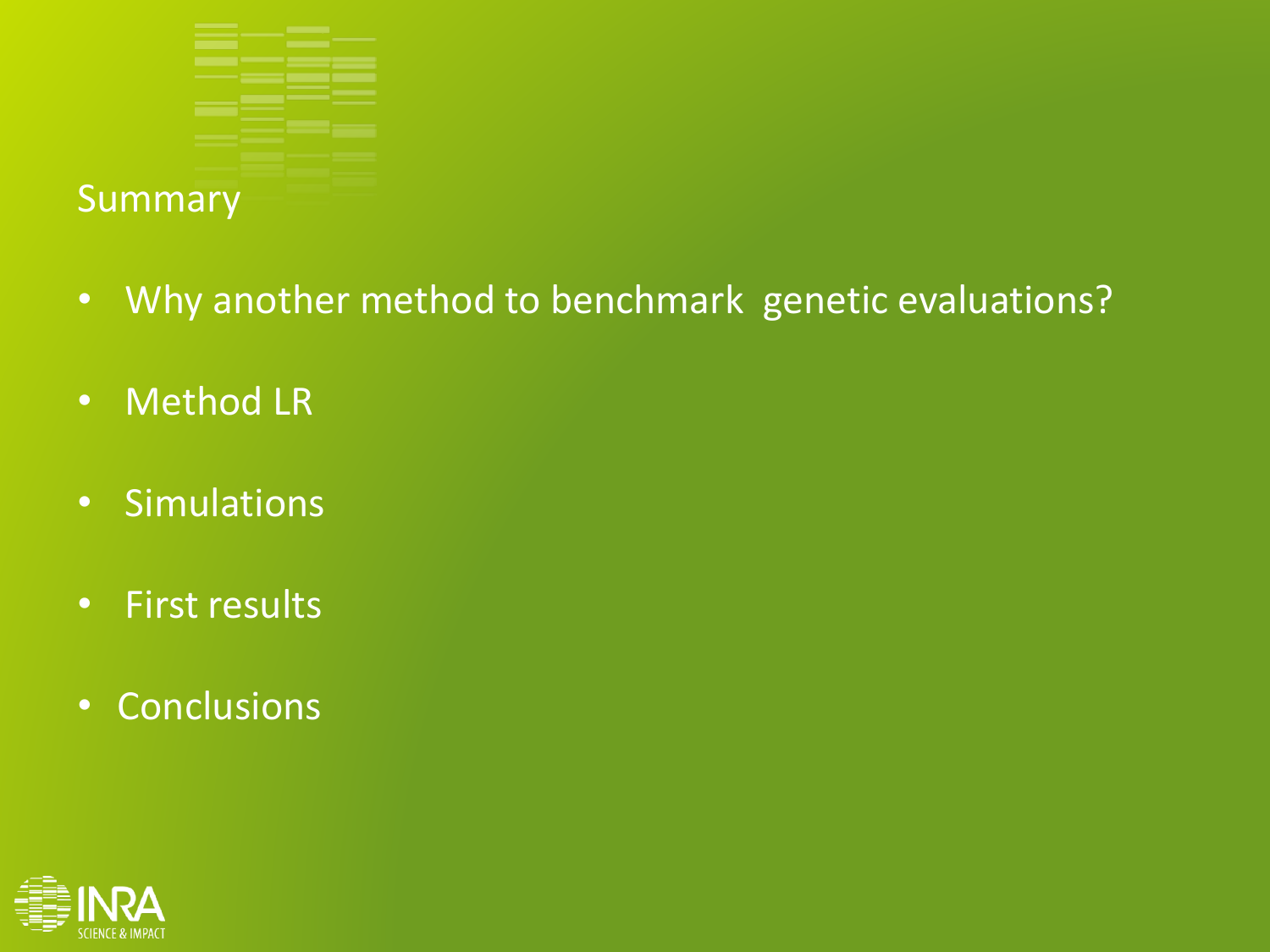### **Why another method to benchmark genetic evaluations?**

- In genomic evaluations cross validation is the most used tool for benchmarking
- All golden standard have problems:
	- Pre-corrected phenotypes may be not well corrected
	- Daughter Yield Deviations are not always available or might be inaccurate
	- Some traits (like maternal effects) don't have direct observation related to animals
- Need simple general tools for varied situations in animal breeding systems
- Legarra & Reverter (2017) proposed a new method based on comparisons of EBV from partial (old) data vs whole (old+new) data.
	- Does not require "true" breeding values
	- Does not require pre-corrected phenotypes

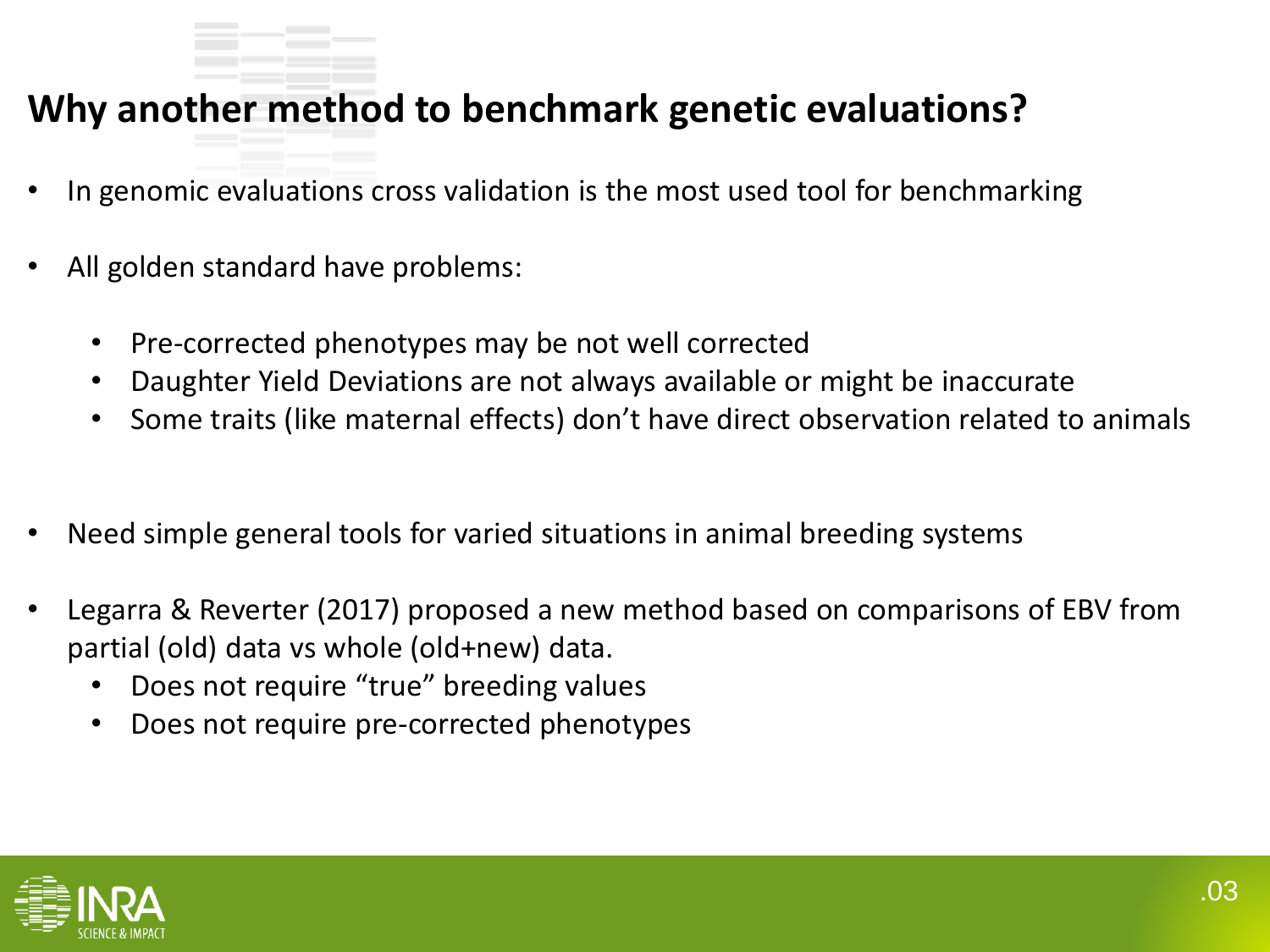

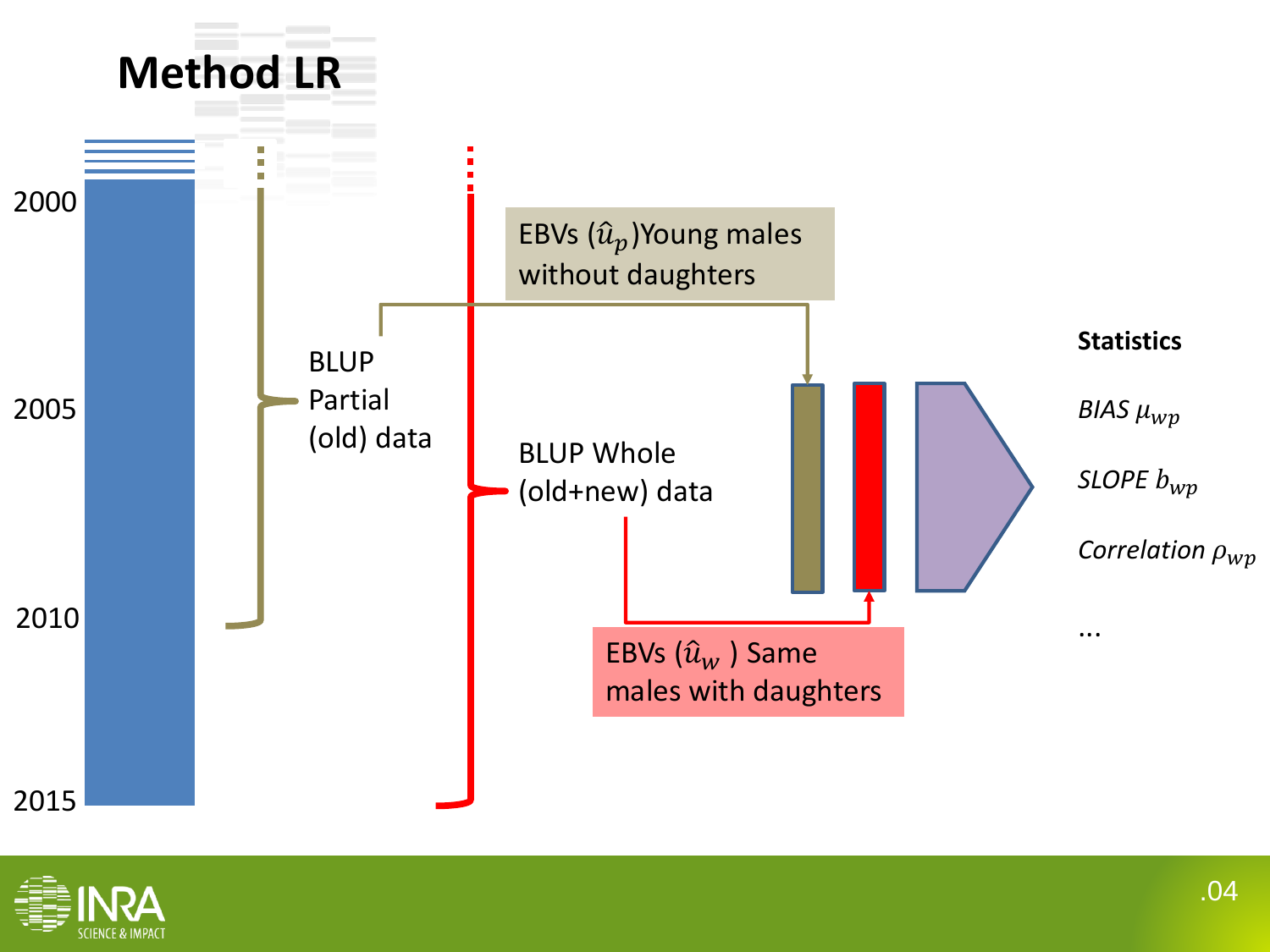# **Method LR: Estimators.**

**Bias**

 $\mu_{wp} = \overline{\widehat{u_p}} - \overline{\widehat{u_w}}$ . Expected value of 0 in absence of bias.

#### **Slope of the regression EBVw on EBVp**

$$
b_{w,p} = \frac{cov(\widehat{u_p}, \widehat{u_w})}{var(\widehat{u_p})}
$$
. With a value of 1 in unbiased procedure.

#### **Correlation between EBVp and EBVw.**

Direct estimator of **relative increase of accuracy** from partial to whole.

$$
\rho_{p,w} = \frac{cov(\widehat{u_w}, \widehat{u_p})}{\sqrt{var(\widehat{u_w})var(\widehat{u_p})}}.
$$
 The expected value is  $E(\rho_{p,w}) \approx \frac{acc_p}{acc_w}.$ 

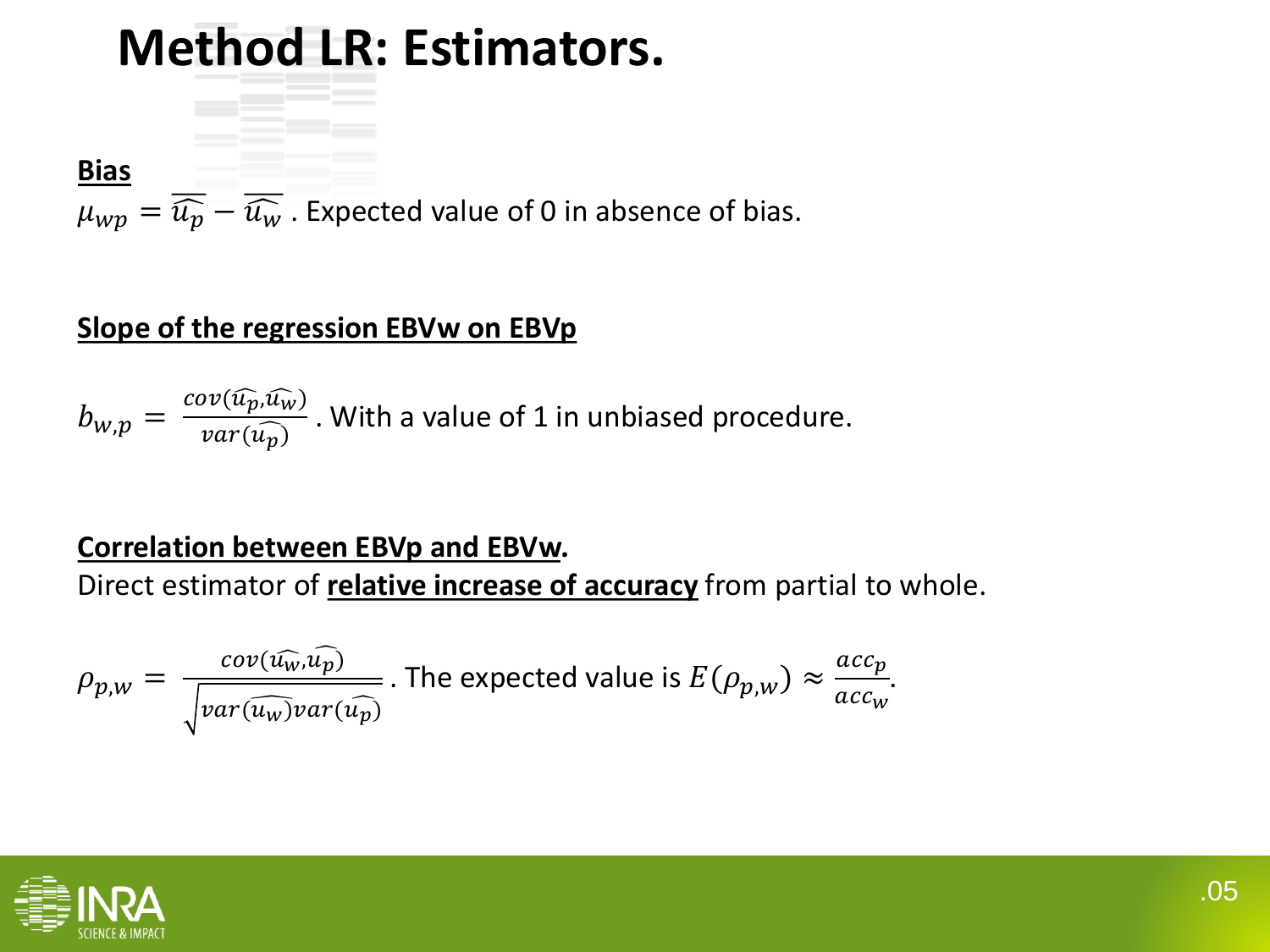

## **Objective**

Testing the estimators of bias, slope and accuracy using simulated selection schemes in several scenarios:

- 1. The genetic evaluation model is the correct one.
- 2. The genetic evaluation model is wrong.

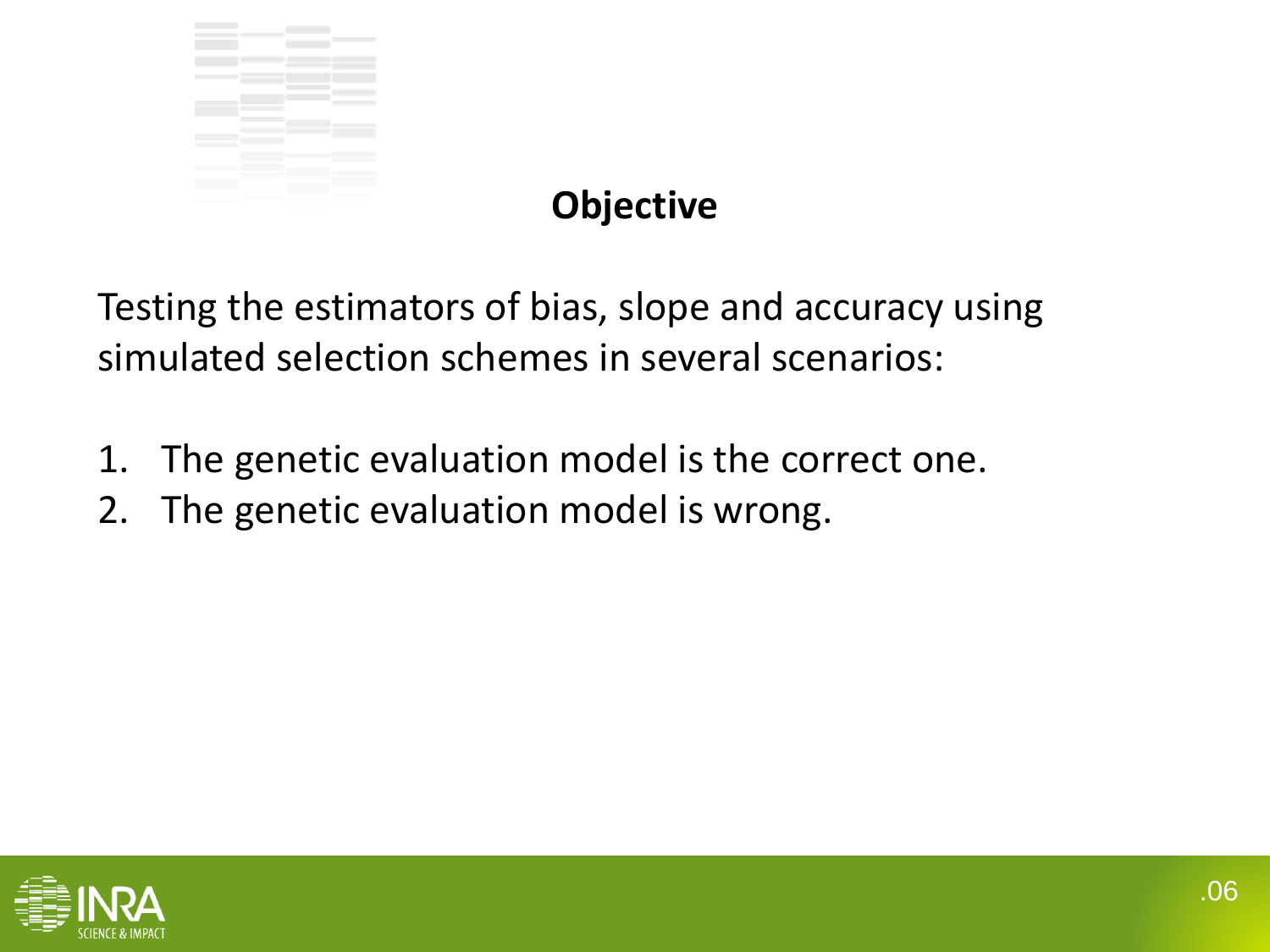### **Simulation details**

Dairy sheep like scheme. Simulation was performed with QMSim software (version 1.10) (Sargolzaei & Schenkel, 2009).

#### **Parameters used:**

- h 2 simulated: 0.05, 0.10, 0.25, 0.50
- 20 replicates for each  $h^2$
- Records only in females
- 10 generations
- Total animals in each replicate around 500,000
- Selection by higher EBV's

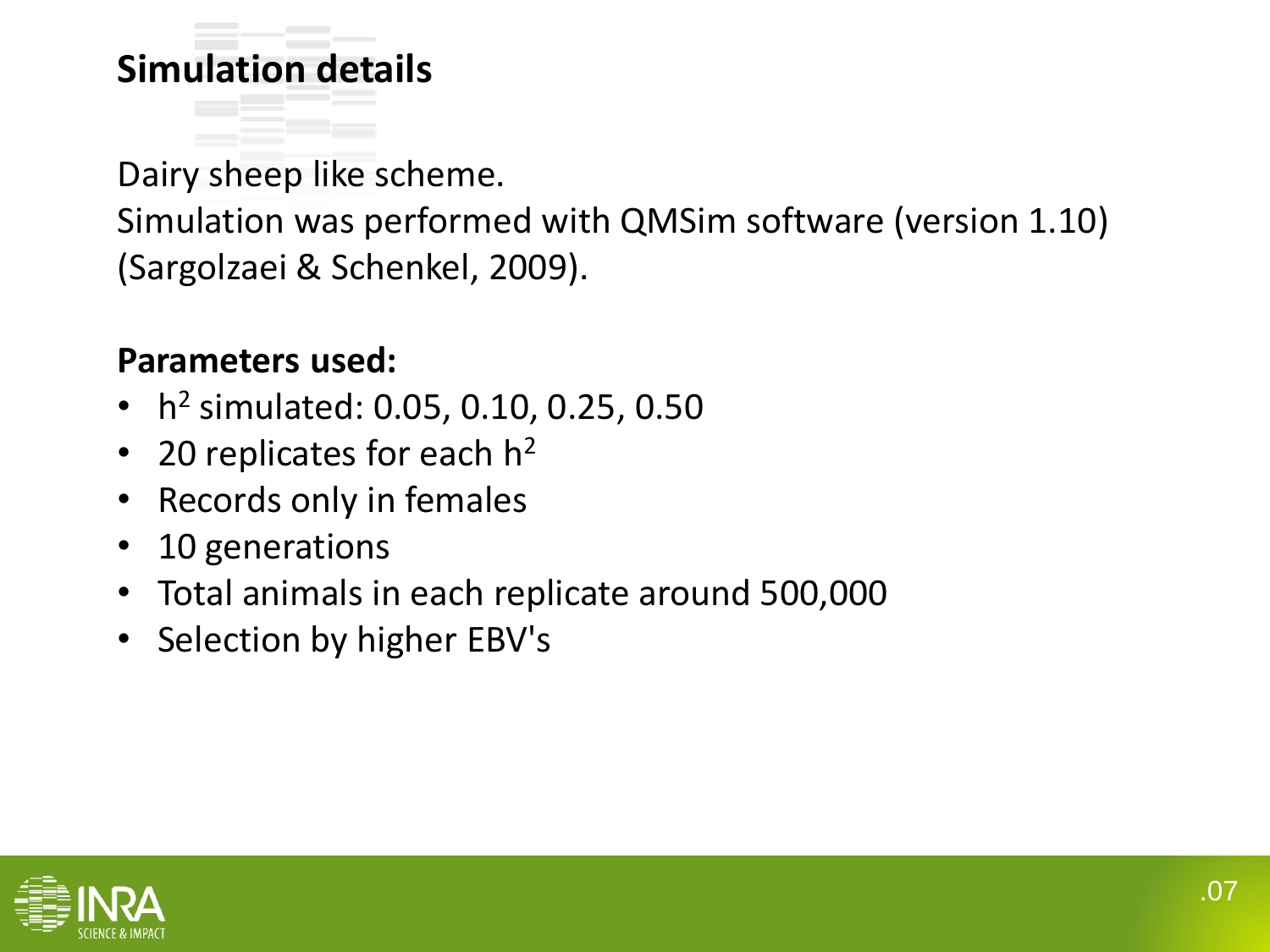### **The genetic evaluation model is wrong**

#### 2 Strategies:

- 1. Contemporary groups with phenotypic trend
	- Around 90 CG/Generation with about 500 animals each.
	- Simulated: True effect of CG as random with time trend
	- Estimated: in BLUP as fixed effect



- 2. Using different h<sup>2</sup> in blup evaluations to those used for simulation (results not shown)
	- e.g. simulated  $h^2$ =0.10 and evaluation  $h^2$ =0.05

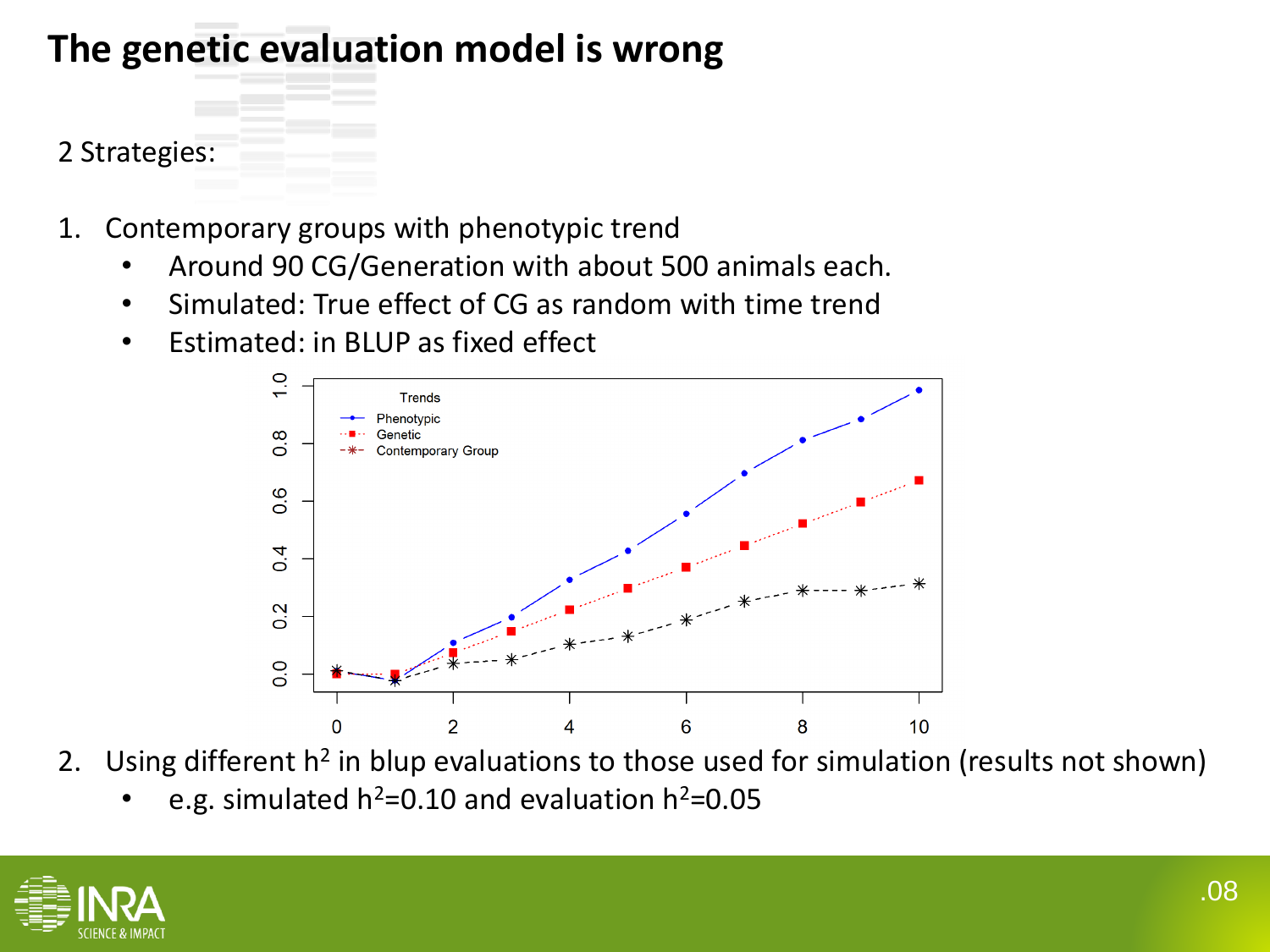### **Analyzed Datasets**

Within each replicate:

e.g.

At the end of generation 5: estimate EBV of young males (without progeny)  $\hat{u}_p$ At the end of generation 6: estimate EBV of the same males (with progeny)  $\hat{u}_w$ Compute statistics:

Bias  
\n
$$
\mu_{wp} = \overline{\hat{u}_p} - \overline{\hat{u}_w}
$$
\n
$$
b_{w,p} = \frac{cov(\widehat{u_p}, \widehat{u_w})}{var(\widehat{u_p})}
$$
\n
$$
\rho_{p,w} = \frac{cov(\widehat{u_w}, \widehat{u_p})}{\sqrt{var(\widehat{u_w})var(\widehat{u_p})}}
$$

In this work we estimate the statistics for generations 5 to 9:



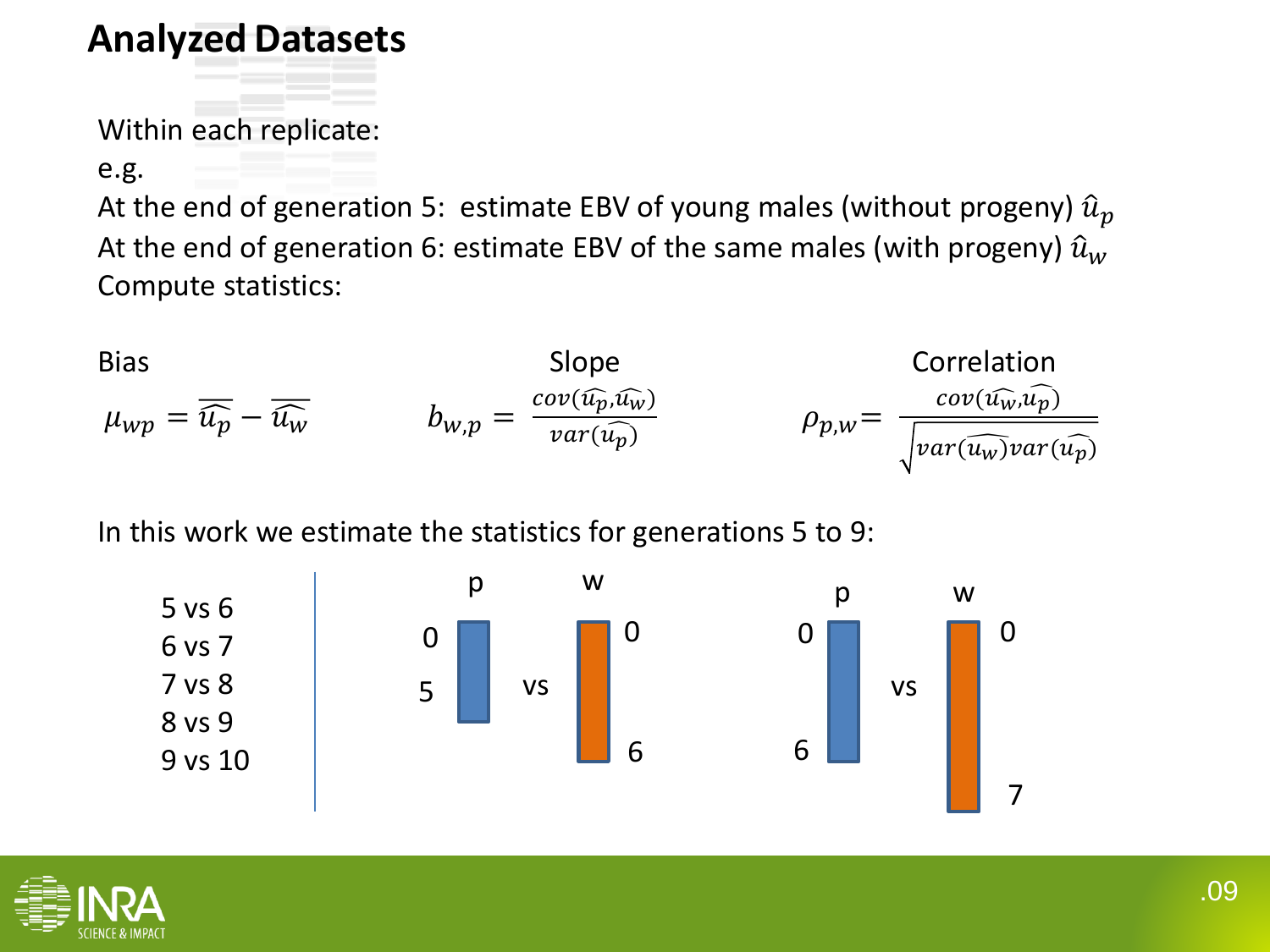

# **First Results**

## **Using the correct evaluation model**

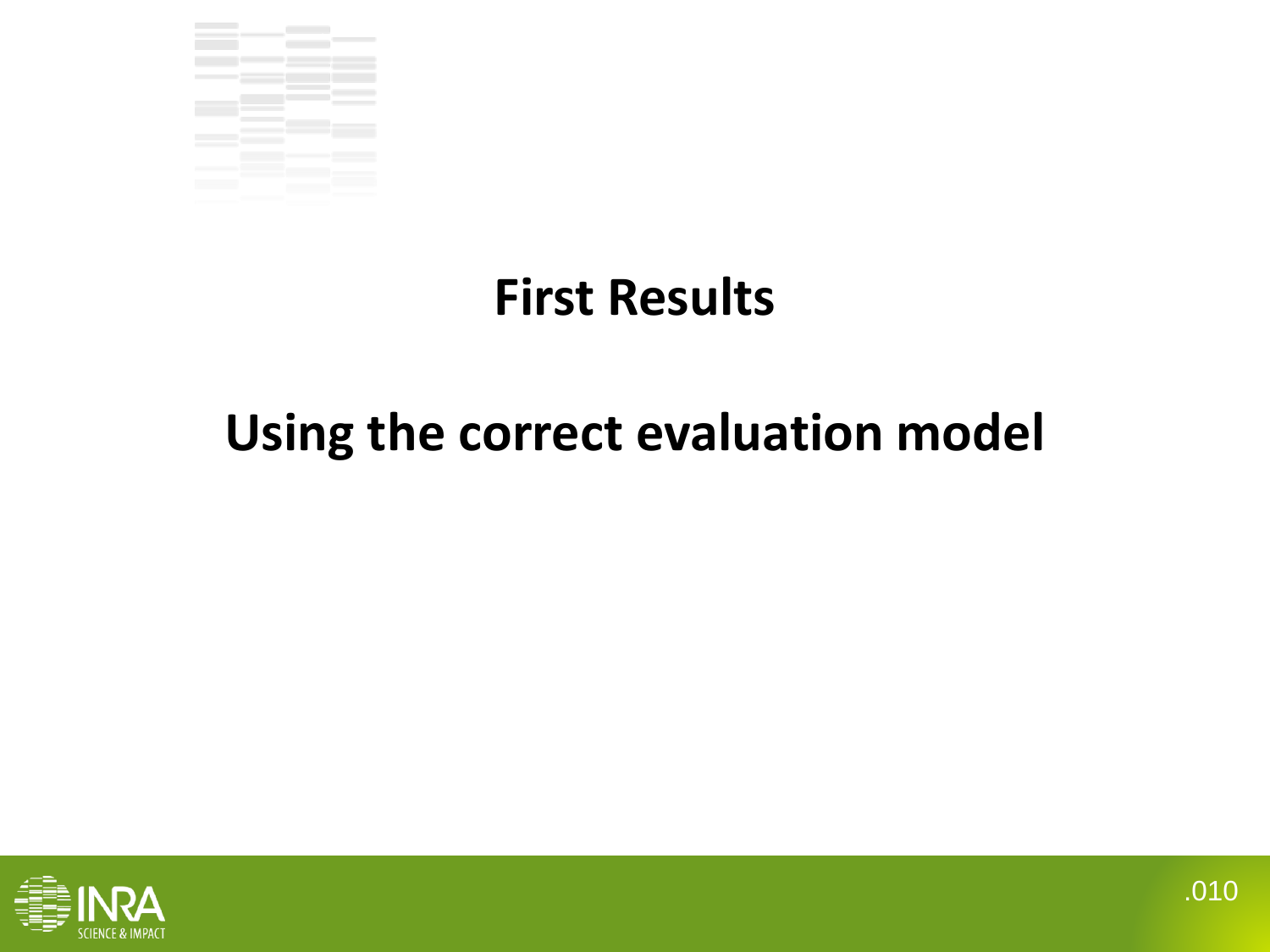

*Estimated*  $\Rightarrow \mu_{w,p} = \overline{\widehat{u_p}} - \overline{\widehat{u_w}}$ 

$$
True \Rightarrow \mu_{u,p} = \overline{\widehat{u_p}} - \overline{u}
$$



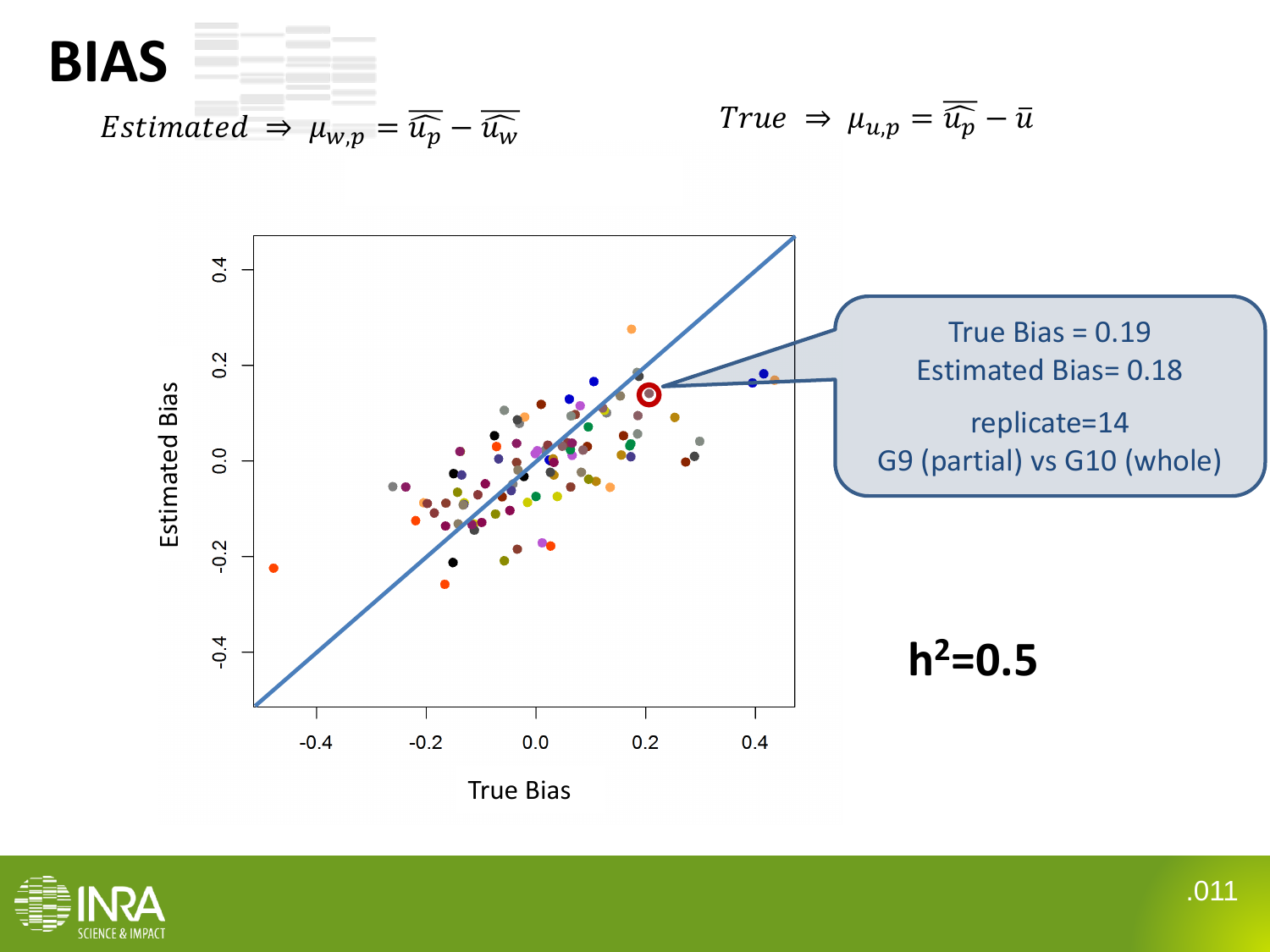

True Bias  $\Rightarrow \mu_{u,p} = \overline{\widehat{u_p}} - \overline{u}$ 





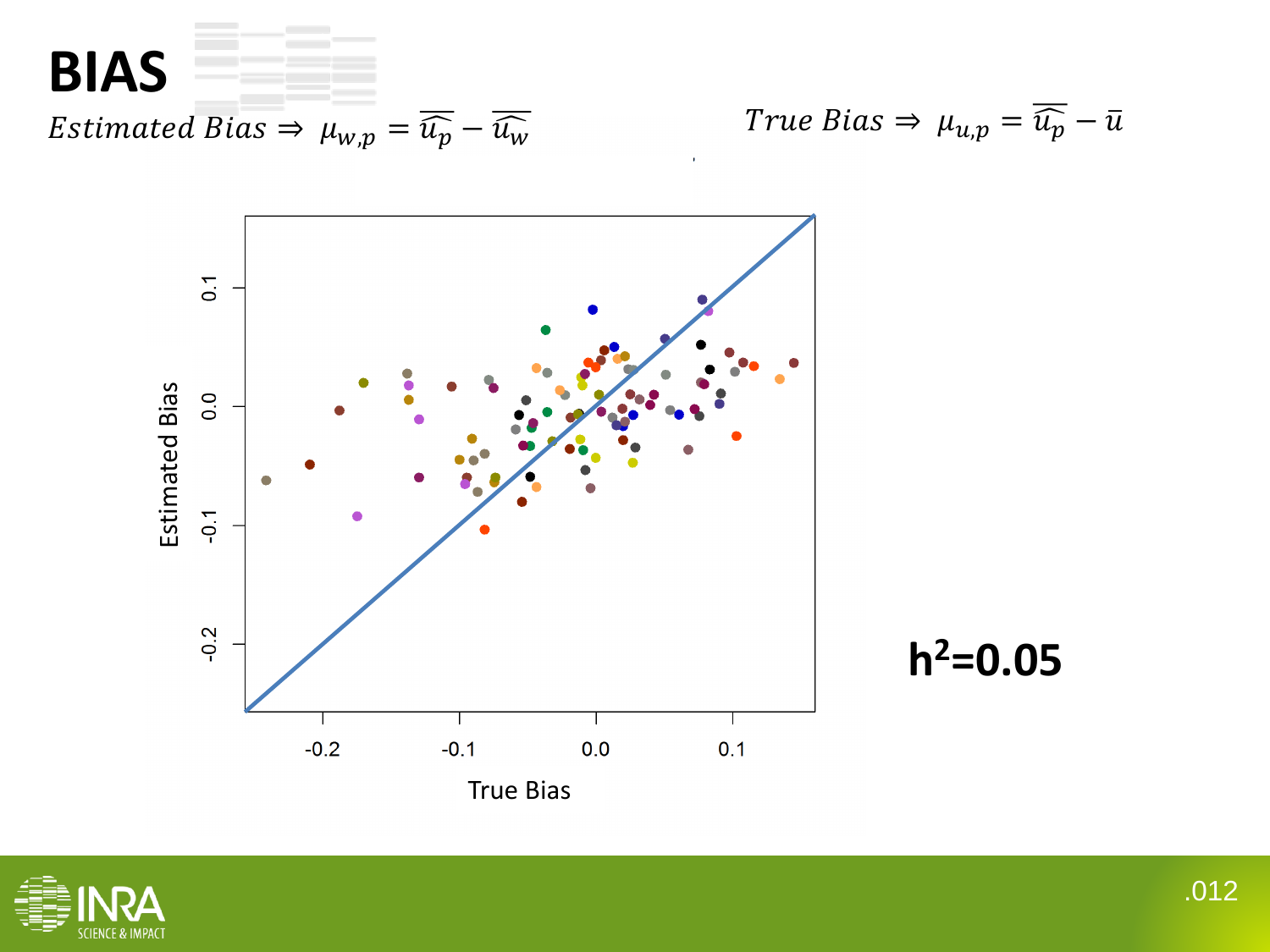

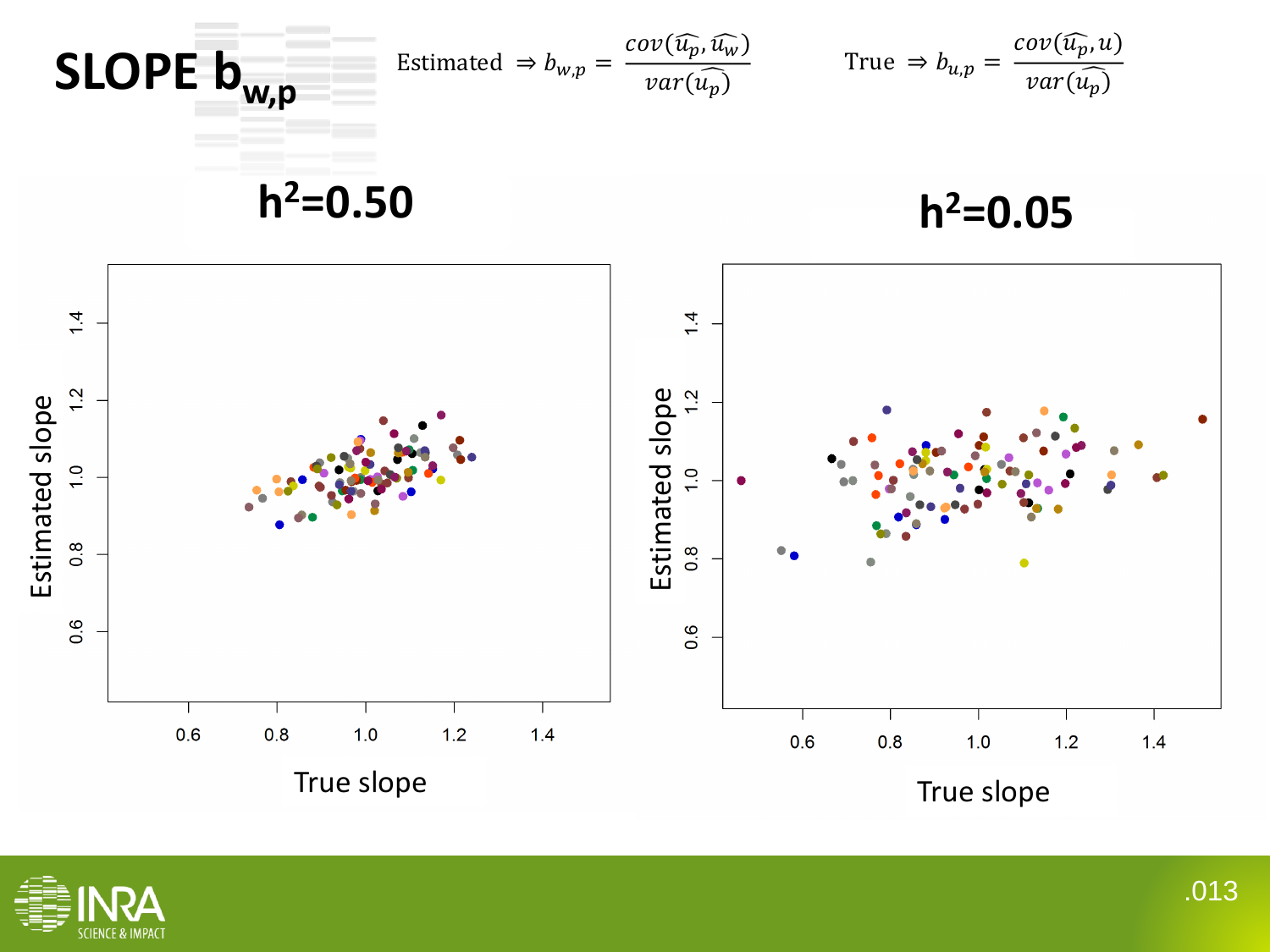

Estimated 
$$
\Rightarrow \rho_{p,w} = \frac{cov(\widehat{u_w}, \widehat{u_p})}{\sqrt{var(\widehat{u_w})var(\widehat{u_p})}}
$$
 True  $\Rightarrow \frac{acc_p}{acc_w}$ 

**h <sup>2</sup>=0.50**

**h 2=0.05**



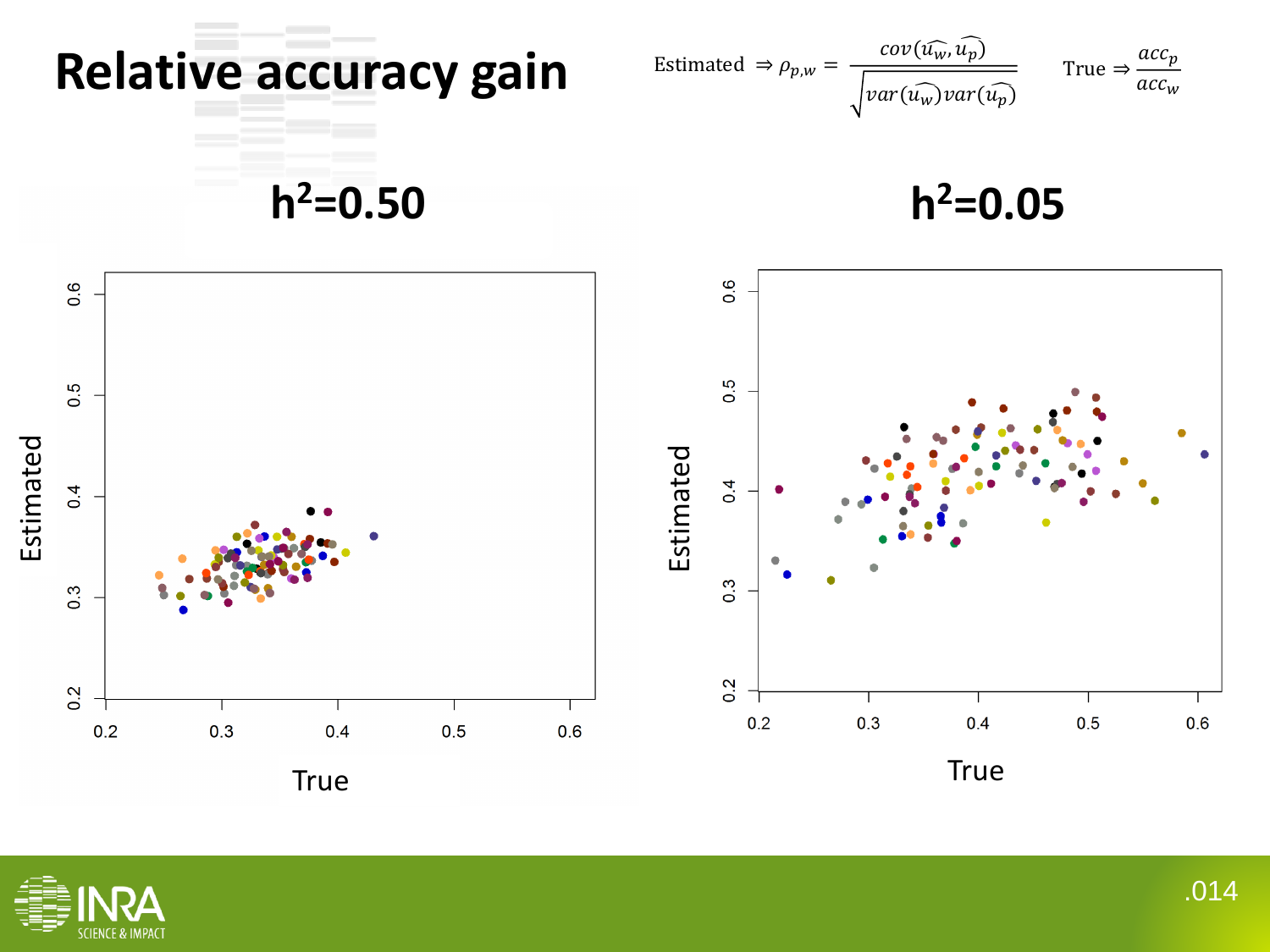

# **Using the wrong evaluation model**

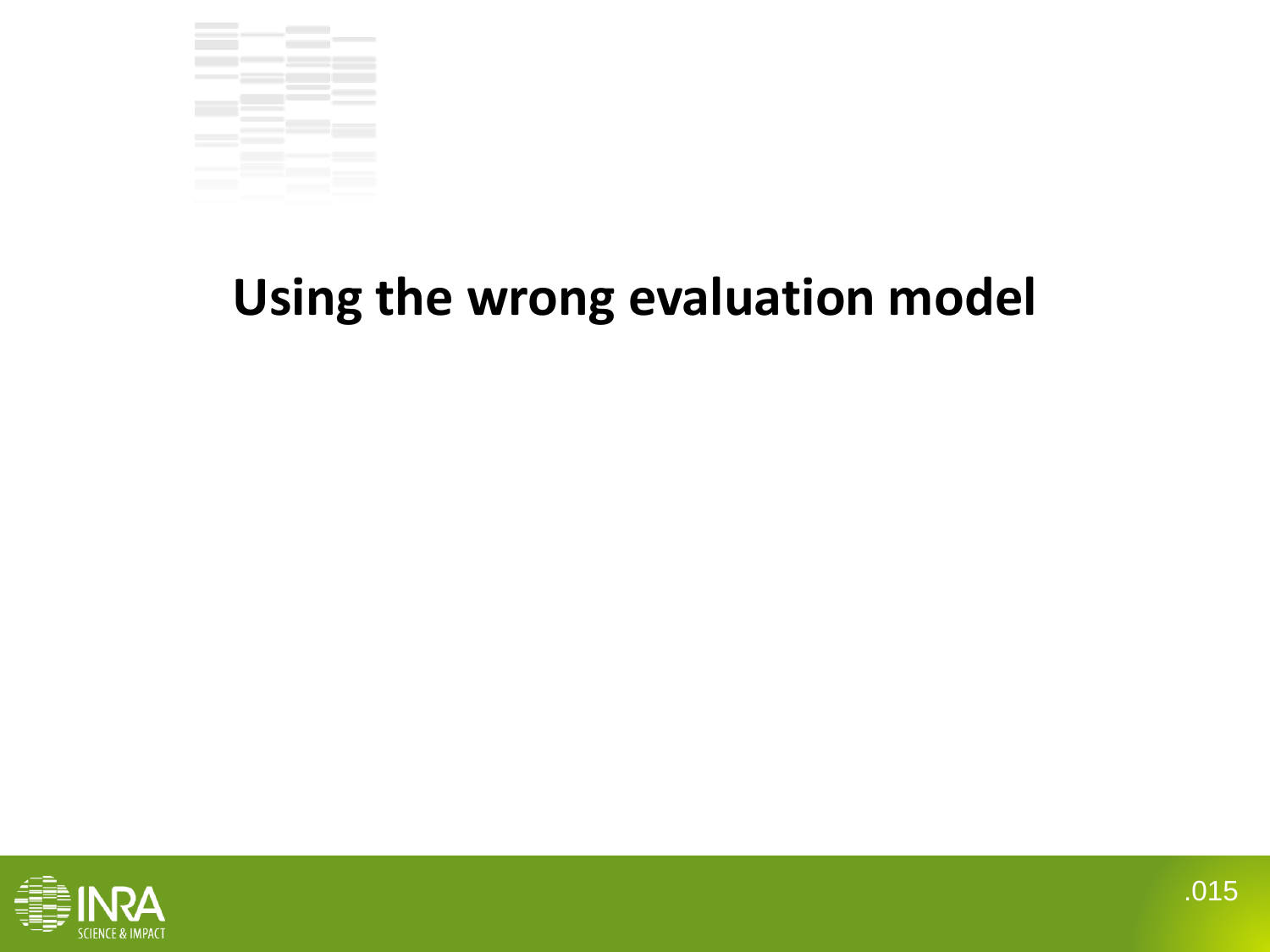**Wrong evaluation fitting CG as fixed when they have a time trend** 



## **BIAS**

$$
Estimated \Rightarrow \mu_{w,p} = \overline{\widehat{u_p}} - \overline{\widehat{u_w}}
$$

$$
True \Rightarrow \mu_{u,p} = \overline{\widehat{u_p}} - \overline{u}
$$

**h 2=0.10**

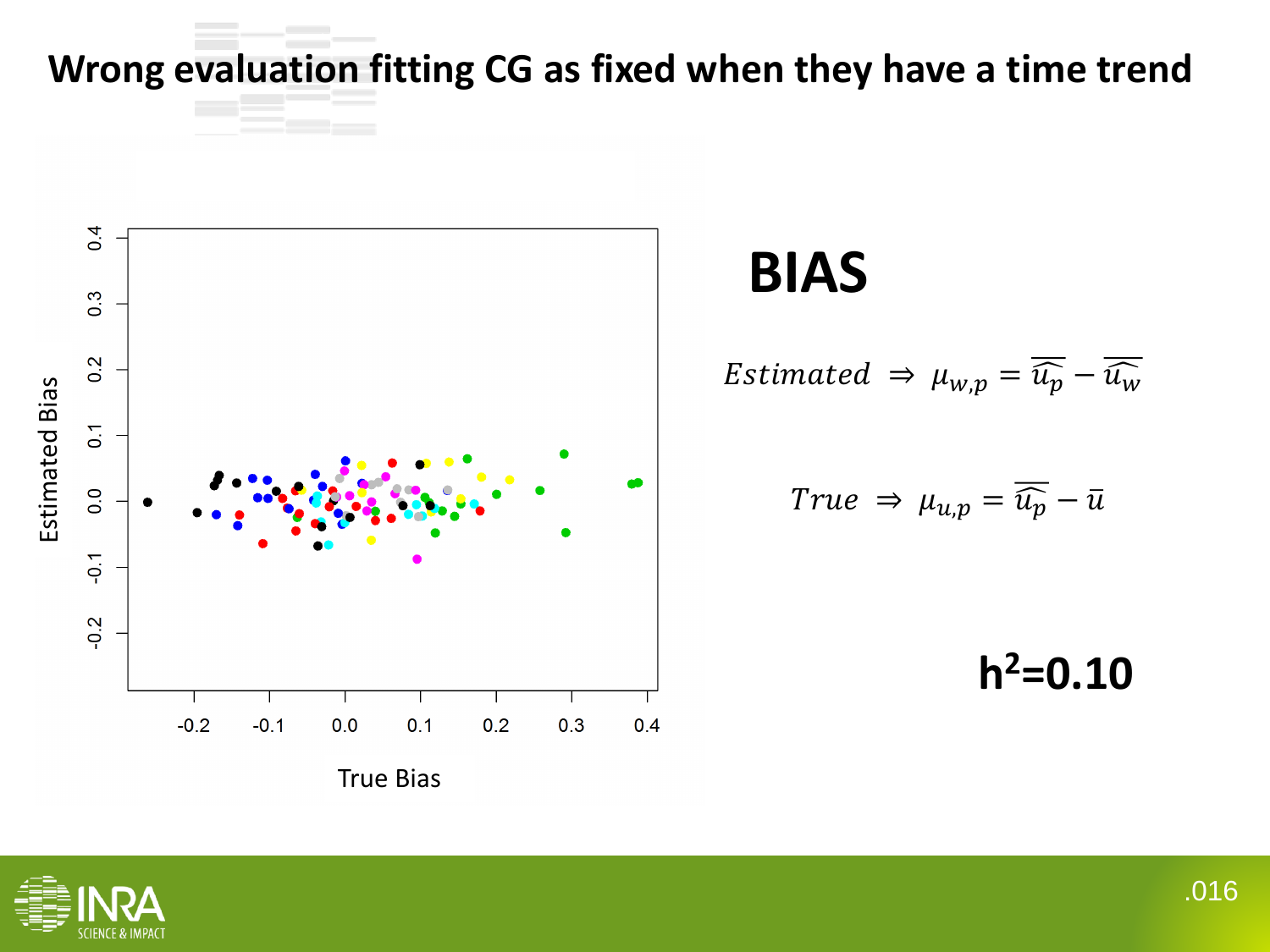**Wrong evaluation fitting CG as fixed when they have a time trend** 



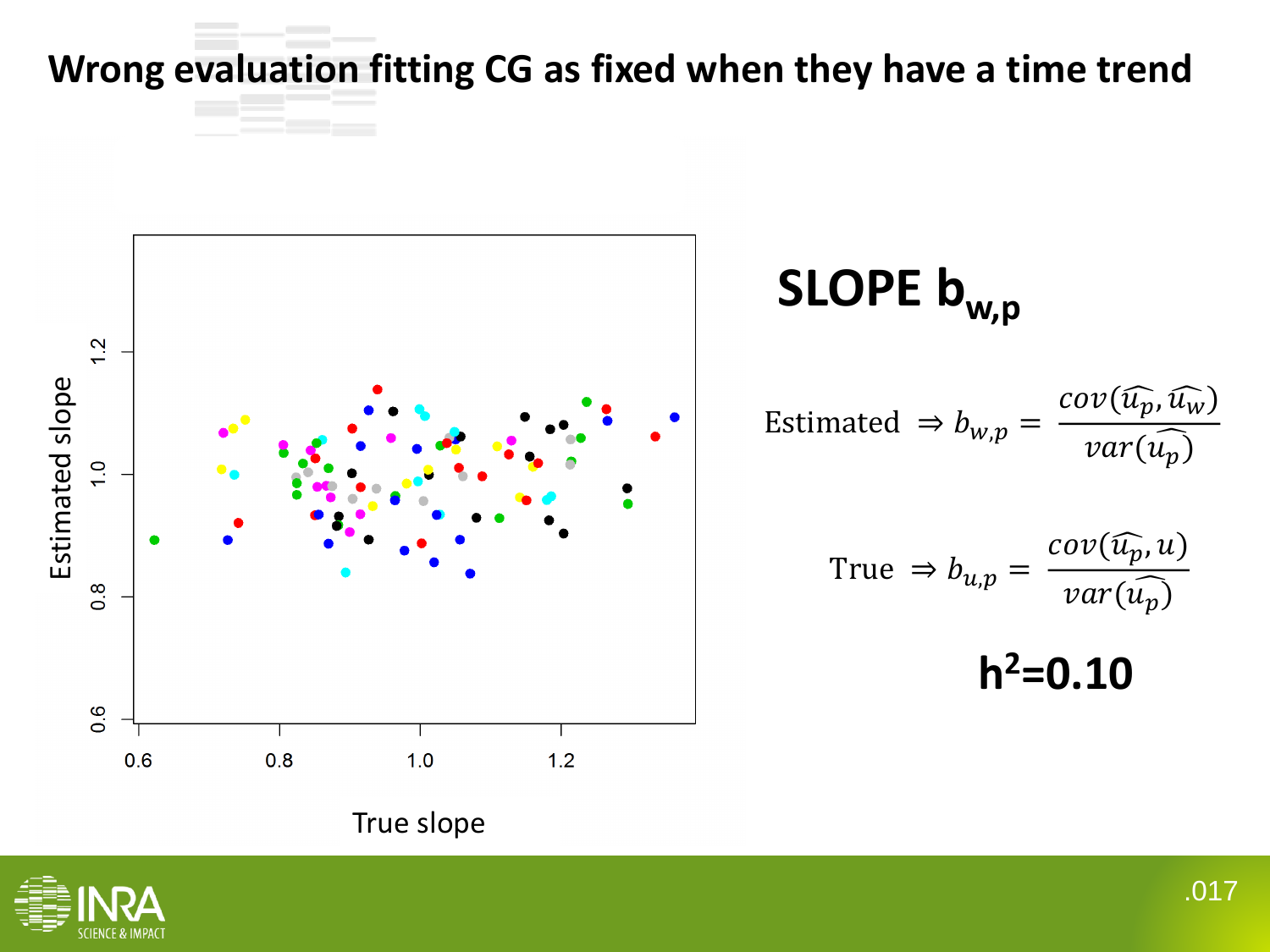### **Wrong evaluation fitting CG as fixed when they have a time trend**



## **Relative accuracy gain**

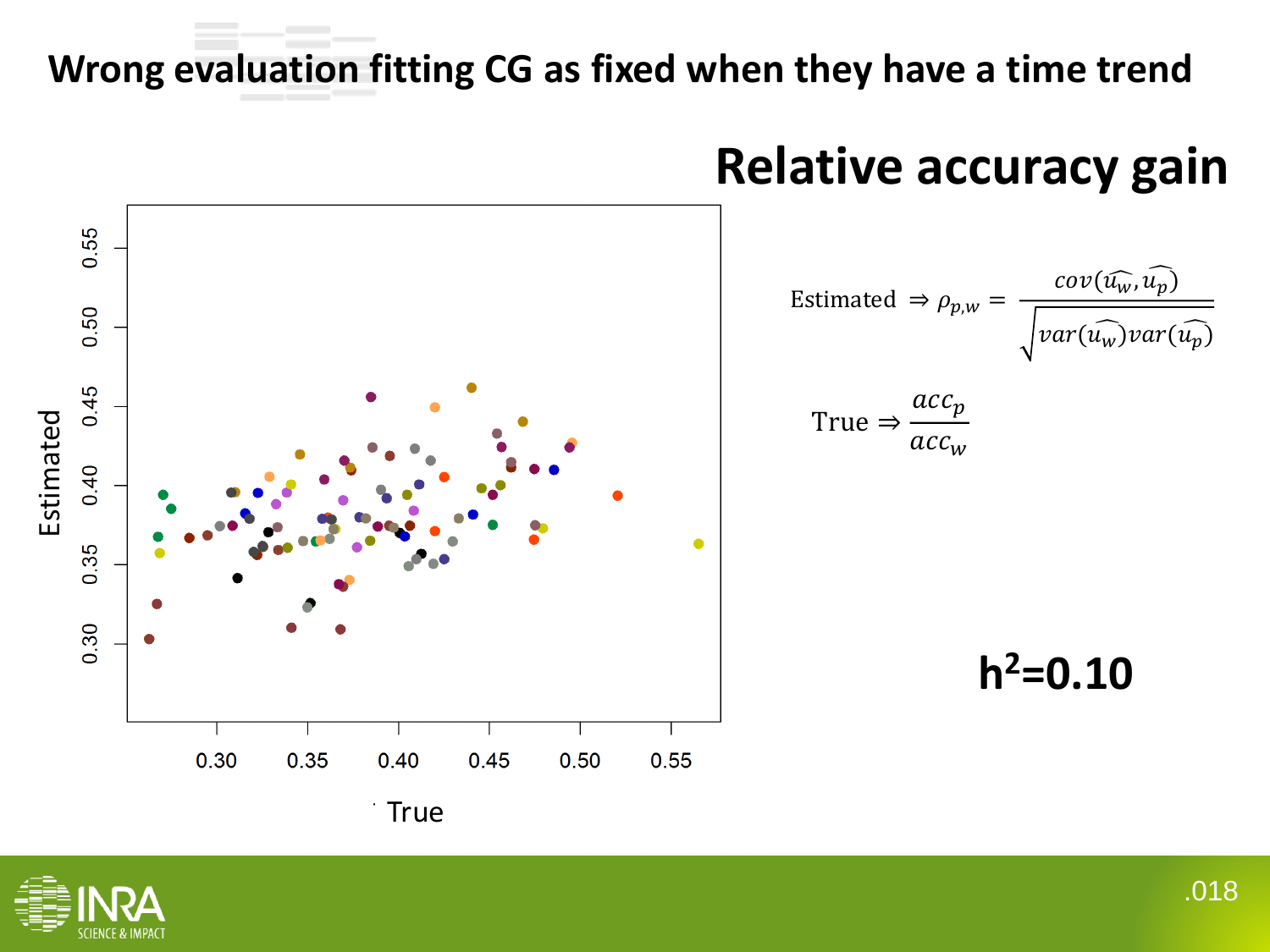

The proposed method LR estimates well bias, slope and accuracy when the model is in concordance with the reality.

But when the model has differences with the reality:

- With wrong model for contemporary groups
	- It is not possible to estimate bias or slope.
	- Accuracies can be estimated but not well
- With wrong heritabilities:
	- The bias could be under or over estimated
	- The slope is uninformative about the reality.
	- Accuracies can be estimated





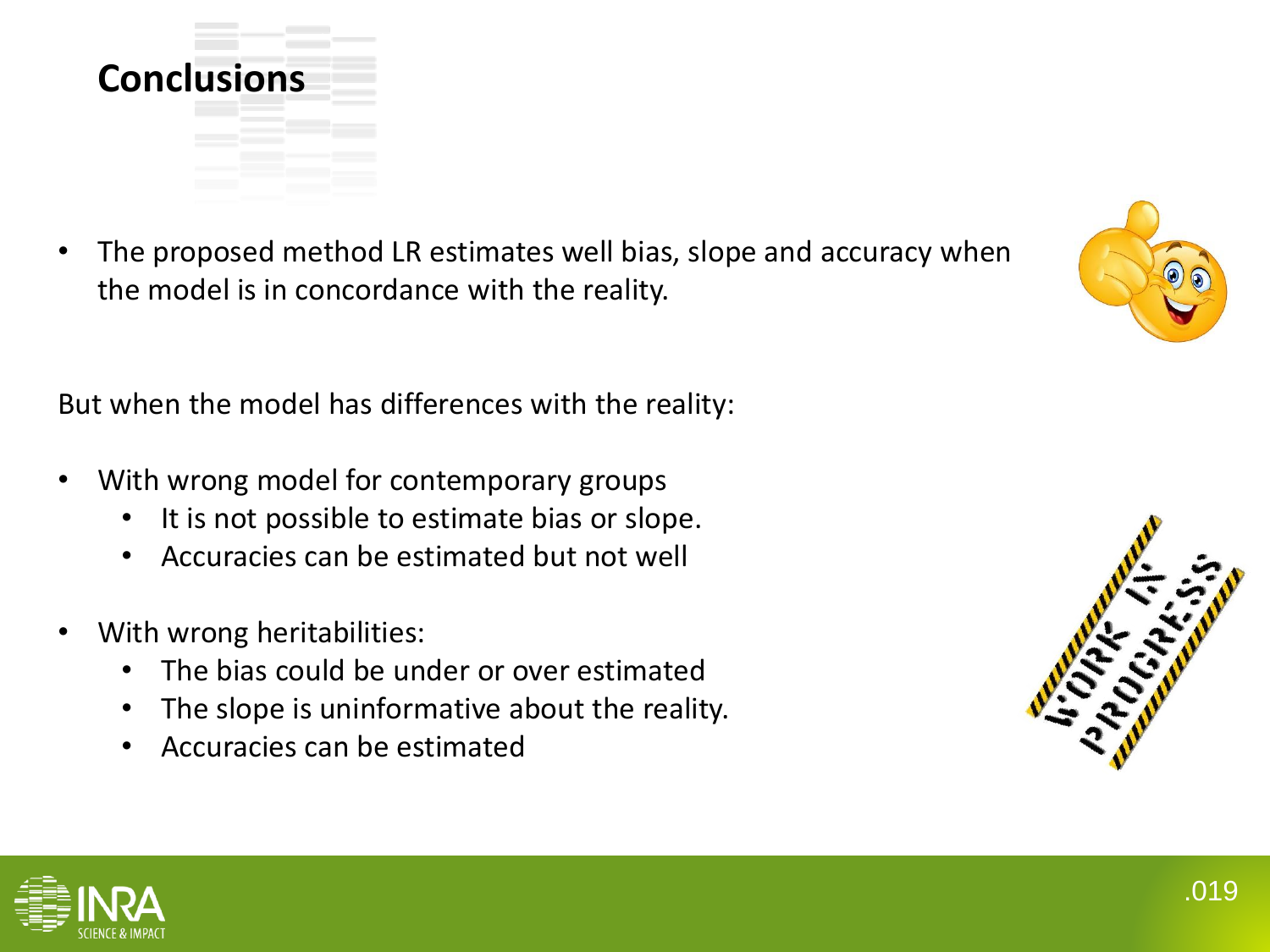### **Acknowledgements**

Authors thank the following institutions that finance this research:

- **Poctefa Project ARDI**
- **La region Occitanie**
- **INRA - Metaprogram SelGen**







As well as to **Computing platform Bioinfo-Genotoul** for providing bioinformatics support.



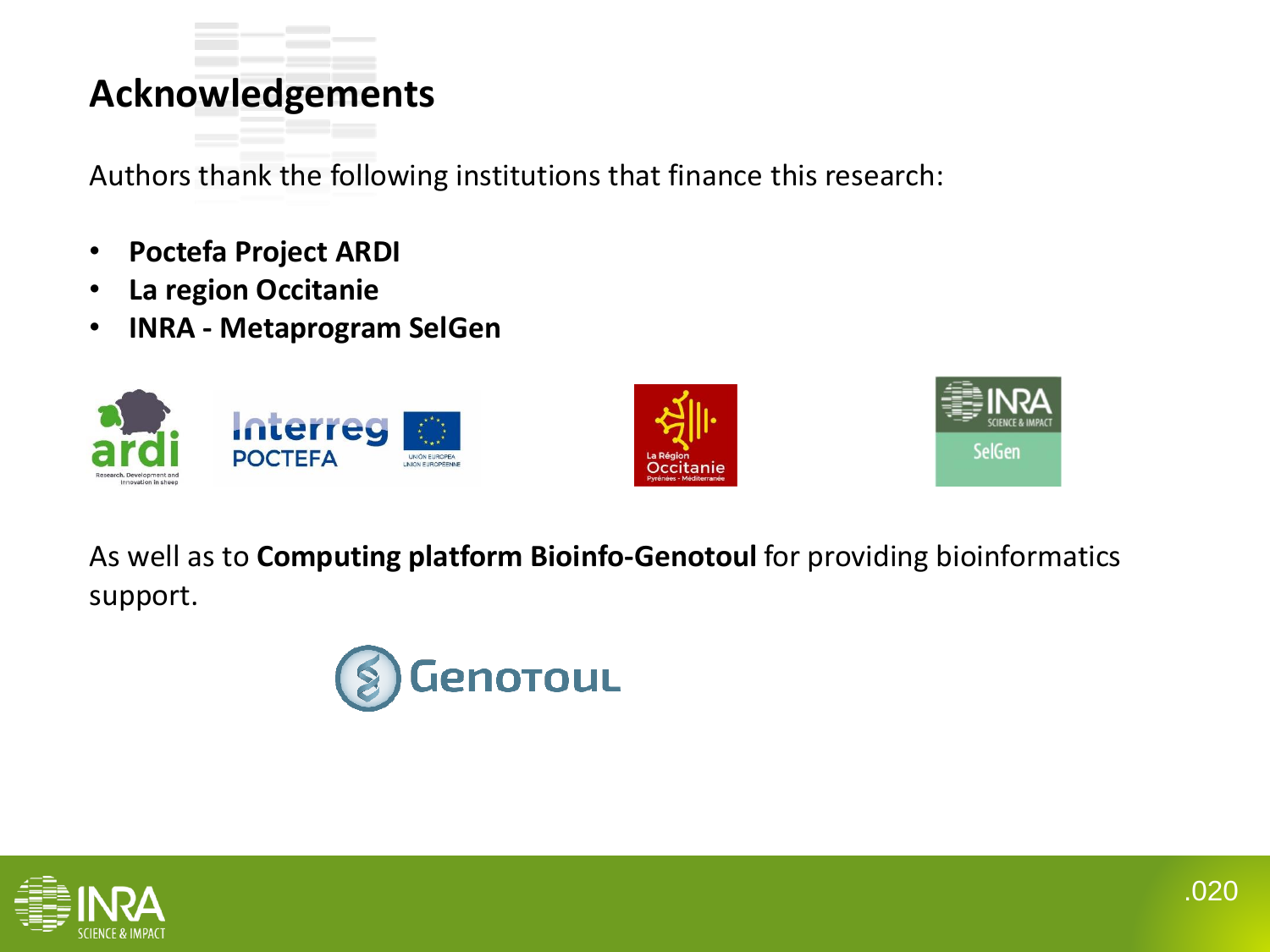

## Thank you for your attention!

## Questions or comments?



**SelGen** 

SCIENCE & IMPACT









**UNIÓN EUROPEA** UNION EUROPÉENNE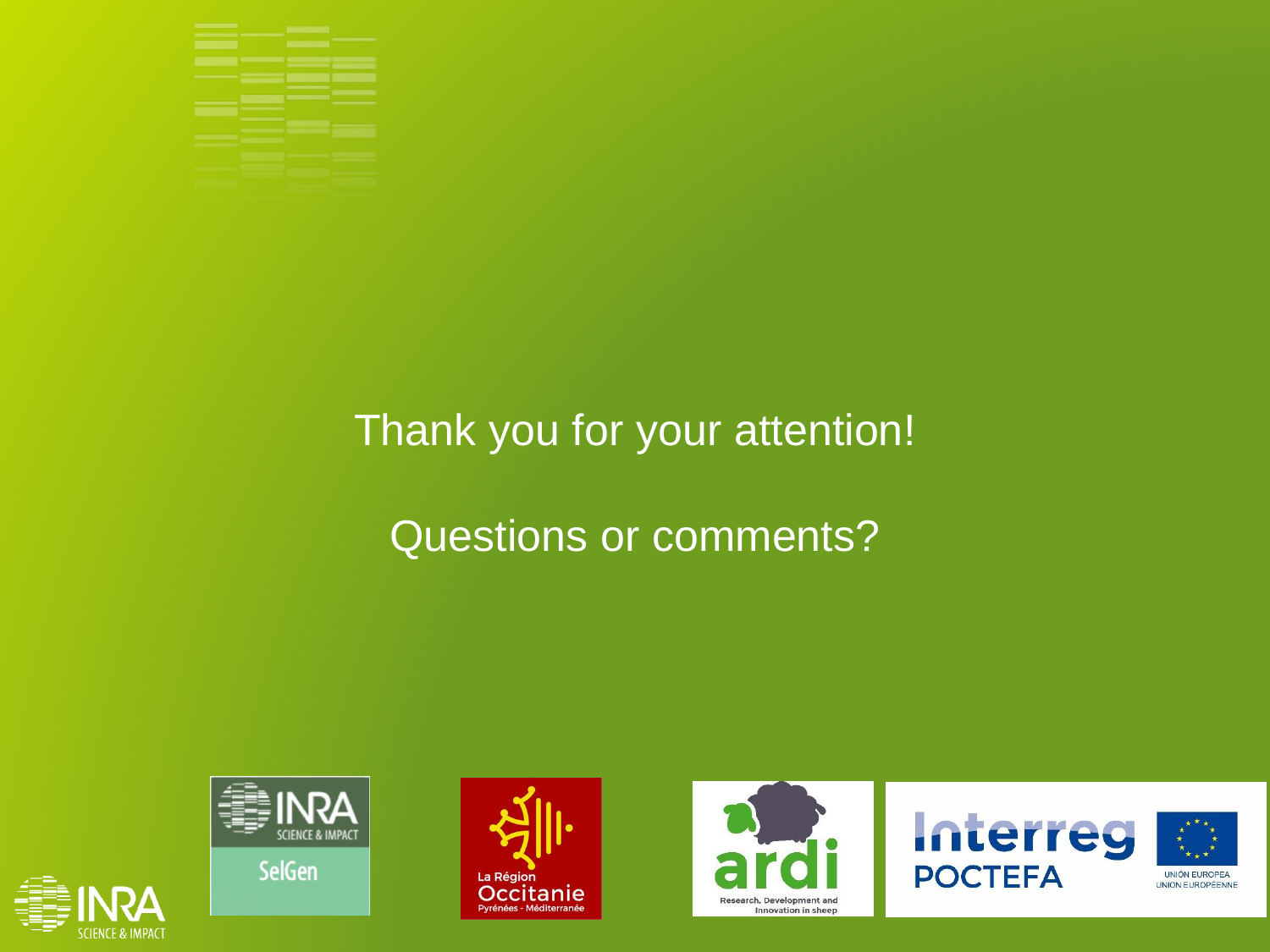## **Wrong h 2 in genetic evaluations simulated with h<sup>2</sup> 0.10 and evaluated with h<sup>2</sup> 0.05**



### **BIAS**

$$
Estimated \Rightarrow \mu_{w,p} = \overline{\widehat{u_p}} - \overline{\widehat{u_w}}
$$

$$
True \Rightarrow \mu_{u,p} = \overline{\widehat{u_p}} - \overline{\widehat{u}}
$$

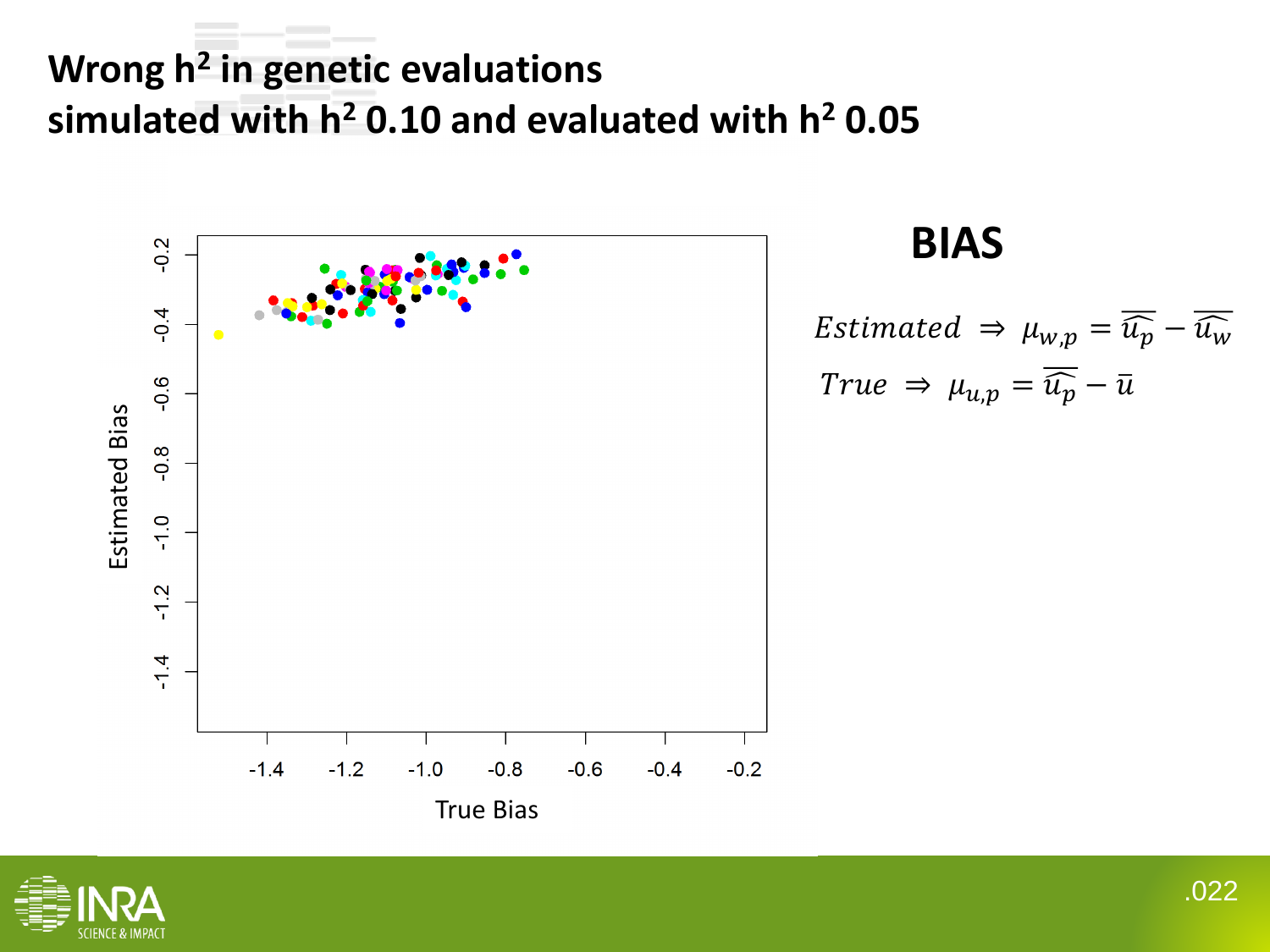## **Wrong h 2 in genetic evaluations simulated with h<sup>2</sup> 0.10 and evaluated with h<sup>2</sup> 0.05**